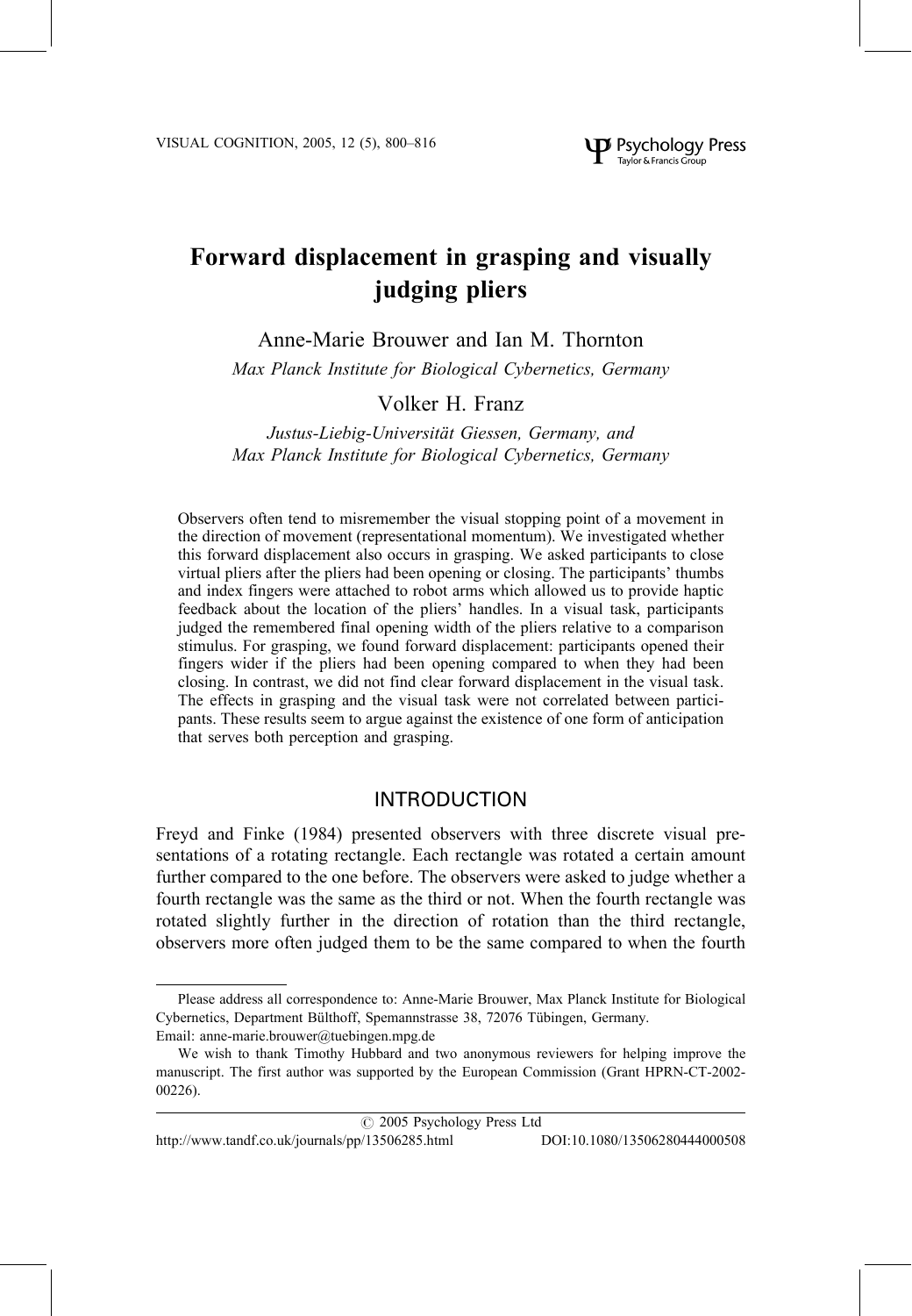rectangle was rotated slightly in the direction opposite to the direction of rotation. Freyd and Finke called this tendency to judge the stopping point of an object as being further forward in the direction of motion 'representational momentum'. They proposed that, just like moving objects in the world possess momentum, the brain is not able to immediately stop mentally extrapolating the position of a moving target. Whether this is the proper explanation or description of the phenomenon has been debated, so we will use the more neutral term 'forward displacement'.

Regardless of the mechanism behind it, forward displacement has been demonstrated in many other studies (for reviews see Hubbard, 1995c; for a recent collection of related work see Thornton & Hubbard, 2002). These include studies in which different stimuli were used, such as translating objects (Hubbard & Bharucha, 1988), groups of translating objects (Finke & Shyi, 1988) and crowds of human figures (Thornton & Hayes, 2004). Additionally, the effect has been demonstrated using other measures besides the one described above, such as adjustments of a comparison (Jordan, Stork, Knuf, Kerzel, & Müsseler, 2002), positions indicated with a mouse (Hubbard & Bharucha, 1988) and patterns of reaction times (Freyd, 1983; Verfaillie & Daems, 2002). Kerzel showed that several factors affect the strength of the effect, including the observer's expectations about the target's movement (Kerzel, 2002), eye movements (Kerzel, 2000) and the smoothness of the target's motion (Kerzel,  $2003$ ).

Forward displacement may be considered as an anticipation effect or an 'automatic prediction' of the future state of an object which could facilitate interacting with that object (Brouwer, Middelburg, Brenner, & Smeets, 2003; Hubbard, 1998; Nagai, Kazai, & Yagi, 2002). As Hubbard (1998) pointed out, a response to a stimulus should ideally be tailored to how the stimulus will be at the time of the response, not to how the stimulus was at the time when the process of decision and response began. Hubbard demonstrated other kind of displacements which are consistent with this notion, such as 'representational gravity' (a downward moving target is displaced more in the direction of motion than an upward moving stimulus; Hubbard, 1990) and 'representational friction' (less forward displacement when a target slides across a stationary surface than when it moves freely; Hubbard, 1995a). All these kinds of displacement may reflect predictions about the target's movement. If forward displacement evolved because it provides an advantage in the interaction of an observer with a constantly changing world, then we should be able to find this effect not only in perception, but also in action.

In the present study we investigated whether forward displacement can be found when grasping an object that has been changing. Specifically, we presented participants with implied visual sequences depicting the opening or closing of a pair of household pliers. We asked participants to reach out and close the finally presented virtual pliers just after the pliers had vanished in order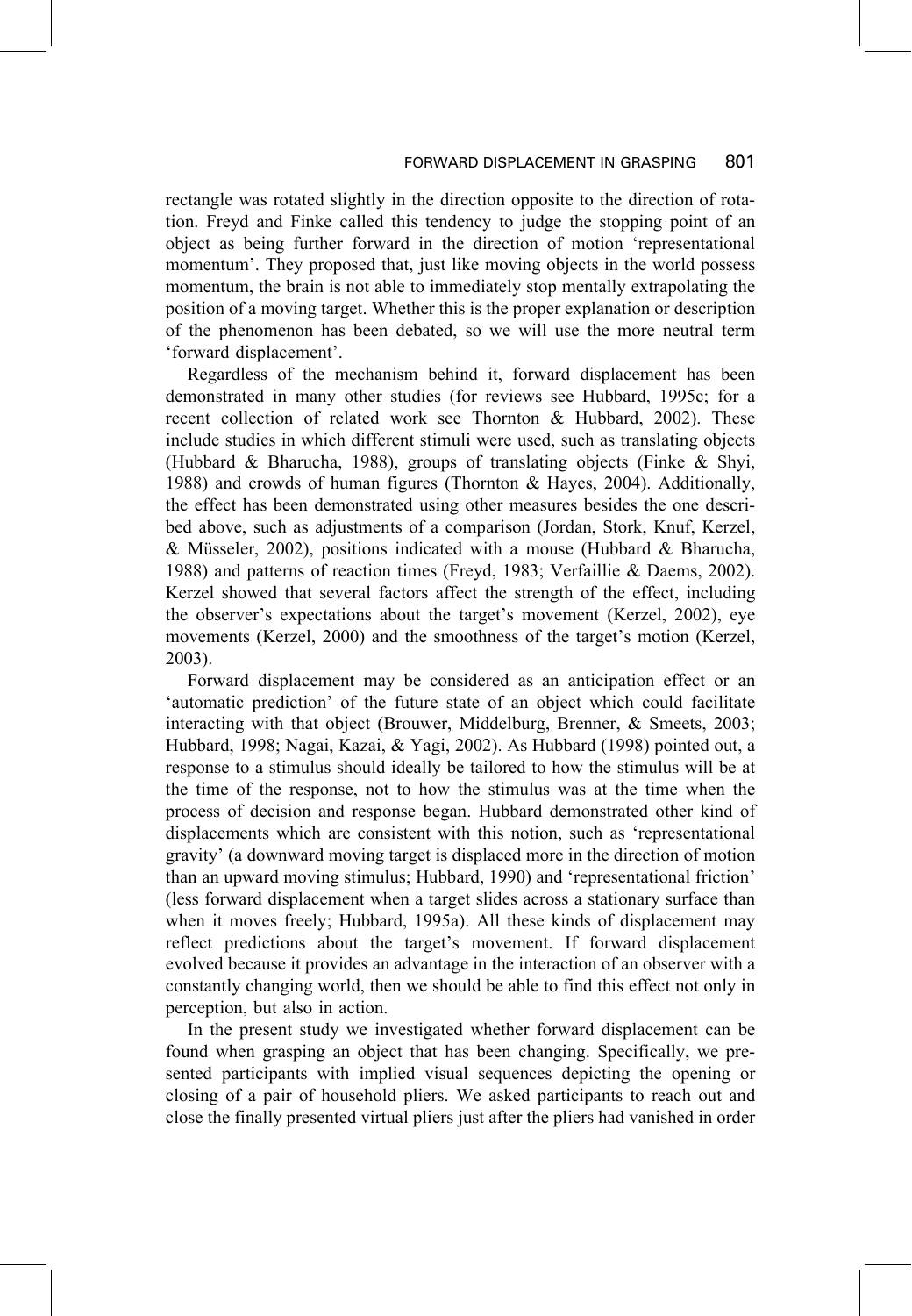to see whether the direction of change affected grasping behaviour. We also measured visual performance using the same changing object in a standard forward displacement comparison task.

Other studies have investigated forward displacement in tasks which involved action such as pointing at the location where a moving target disappeared using a mouse (Hubbard & Bharucha, 1988; Kerzel, 2003), a trackball (Motes, Hubbard, & Courtney, 2005) or the index finger (Kerzel, 2003; Motes et al., 2005). The studies by Kerzel (2003) and Motes et al. (2005) suggested a stronger forward displacement for pointing with the finger than for a comparable visual task. We think that grasping a target could be considered as being a still more typical action than pointing with the finger to a remembered location.

For visual judgment tasks, the way of measuring forward displacement is well established. This is not the case for grasping. However, grasping is a very well studied behaviour. Following Jeannerod (1981, 1984), reach to grasp movements are often described as consisting of a transport and a grip component (although it is doubted whether or to what extent these components are really separate; Alberts, Saling, & Stelmach, 2002; Chieffi & Gentilucci, 1993; Jakobson & Goodale, 1991; Smeets & Brenner, 1999). The transport component refers to bringing the hand to the target whereas the grip component refers to the movement of the fingers and thumb during the transport. For grasping with thumb and index finger, people consistently start increasing the distance between thumb and finger until a certain maximum is reached, between 60% and 80% of the movement time (Jeannerod, 1984). Then they decrease this aperture again until their fingers touch the object. Thus, the maximum grip aperture is larger than the distance between the contact points of the thumb and index finger with the object. However, it scales linearly with object size with a scale factor that depends on the specific circumstances but is usually about 0.8 (reviewed by Smeets & Brenner, 1999). That is, an increase of an object's size of 1 cm will generally increase the maximum grip aperture with about 8 mm. Studies in which participants grasp objects after switching shutter glasses to an opaque state (Westwood, McEachern, & Roy, 2001) or even after removing the whole target object such that participants pantomime the grasping movement (Goodale, Jakobson, & Keillor, 1994) indicate that maximum grip aperture also scales with object size when grasping memorized objects. The scaling property of grasping has been often used to investigate whether illusory size is used in grasping (e.g., Aglioti, DeSouza, & Goodale, 1995; Brenner & Smeets, 1996; Franz, Gegenfurtner, Bülthoff, & Fahle, 2000; Glover & Dixon, 2002; Westwood et al., 2001). In such studies, the maximum grip aperture toward two targets of the same physical size but in different illusory contexts is compared. This difference in maximum grip aperture is compared to the difference in maximum grip aperture that is induced by a physical size difference (the scale factor). Similarly, in our study, we investigate to what extent the direction of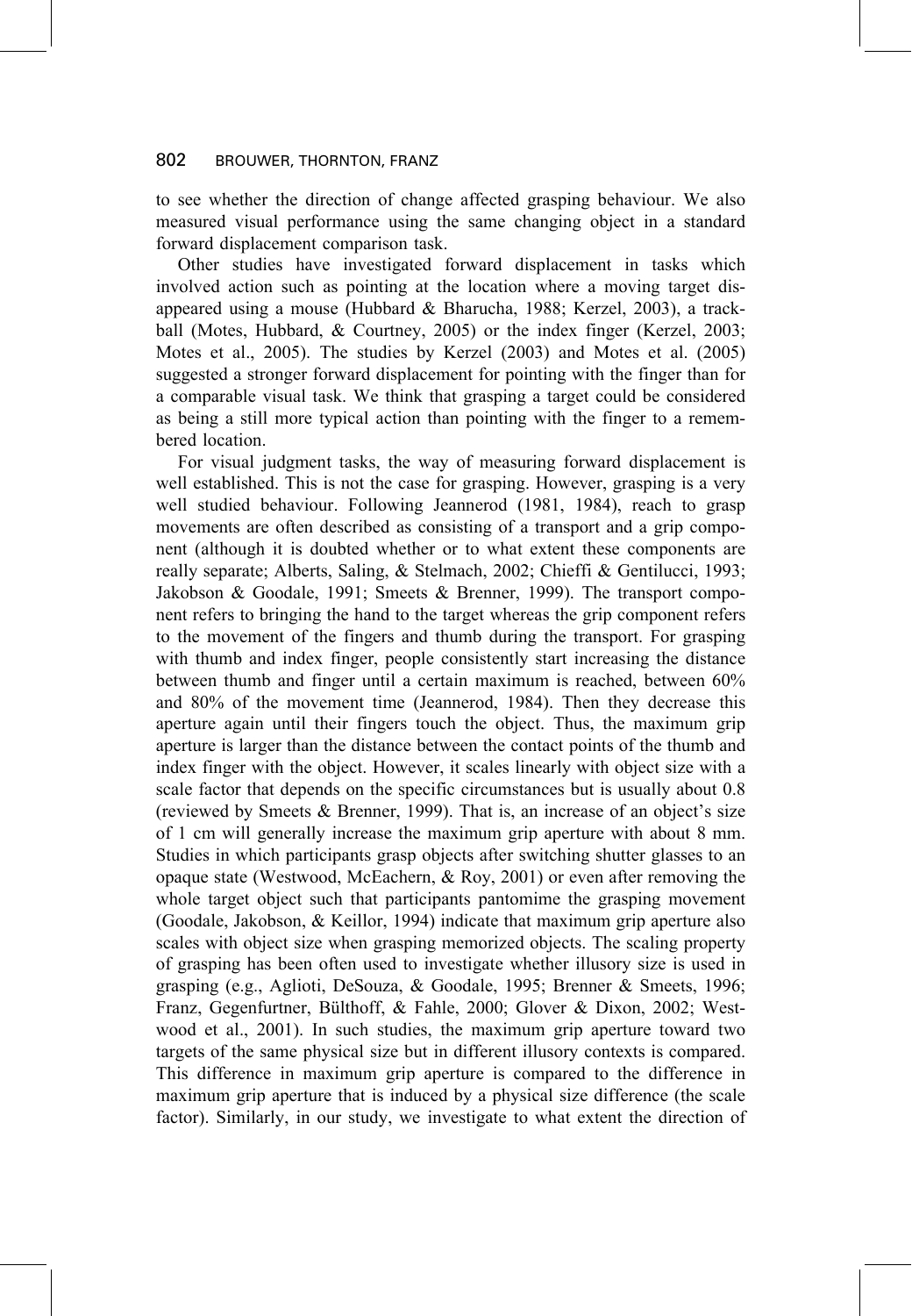motion (opening versus closing) affects the maximum grip aperture, relative to the effect of an actual size difference.

# **METHODS**

# Stimuli and apparatus

The visual appearance of the stimuli in the grasping task was identical to the visual appearance of the stimuli in the visual task and consisted of three successively presented photographs of a pair of household pliers (see Figure 1). The sequence could either imply opening or closing pliers in steps of about 1 cm as measured between the tips of the handles. The distance between the tips of the handles of the third pliers (target pliers) could be either 37 mm or 47 mm (target width). The pliers were photographed on a squared grey surface (10.5  $\times$  10.5



Figure 1. The stimulus pliers. The actual stimulus was a full-colour picture. The white outlines indicate the size and position of the simulated haptic objects.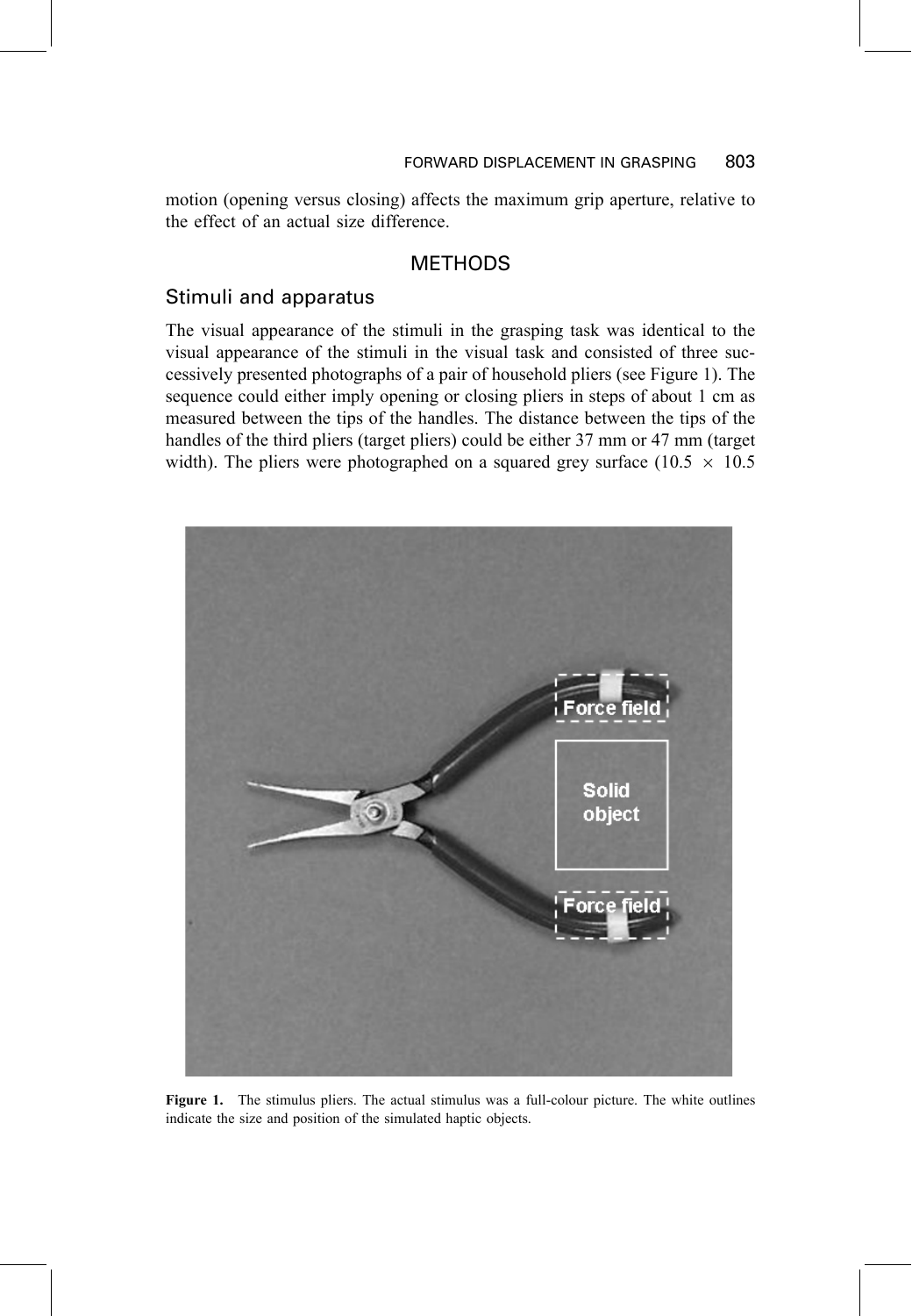cm), which in turn was presented on a black background. Each photograph was presented for 250 ms. Between every two photographs, the grey square was presented alone, without the pliers, for 250 ms. These intervals and the presentation times of the photographs gave rise to an implied motion sequence (as opposed to apparent motion).

Figure 2 shows an overview of the experimental apparatus, which involved stereo-computer graphics (Open GL and Crystal Eye shutter glasses), two robot arms (Phantom™) and a mirror setup. Participants were seated on a chair and looked down into the mirror through shutter glasses. The monitor hanging above the mirror was used to present the sequence of opening or closing pliers so that they appeared to be on the left of a horizontal plane just above waist-level. The pliers were rendered as 2D images in the monitor plane, at a distance of approximately 50 cm from the participants' eyes. Thus, 1 cm on the monitor plane corresponded to about 1.1 degree of visual angle.

## Procedure

Half of the participants performed the grasping task first, the other half performed the visual judgment task first.

### Grasping task

During the grasping task, the thumb and the index finger of the participants' right hand were attached to the two Phantoms. The positions of the tip of the thumb and the tip of the index finger in space were indicated by two stereoscopically presented spheres. To start a trial, the participants had to bring these spheres within a starting area that was specified by a larger stereoscopically presented sphere. This ensured that participants started the grasping movement with the tips of index finger and thumb close to each other. The starting area was about 15 cm to the right of the pliers. If the fingers were in the correct position, the large sphere disappeared. The participants' task was to watch the sequence of opening or closing pliers, and after the target pliers had disappeared, to reach out and close the pliers (aiming for the white marks on the handles). Figure 1 indicates the relative size and position of three (invisible) haptic objects: two force field objects and one solid object. The objects were all 2.5 cm high (as defined along the axis rising up from the surface on which the pliers were lying). If participants touched the haptic objects, or the surface on which the pliers were lying, the phantoms provided resistance to make the pliers and the surface appear physically present. To close the pliers, participants had to move their fingers through 'force field' objects (exerting a constant force outward of 0.8 N) until they collided with a simulated solid object which represented the closed pliers. We created small gaps between the force fields and the simulated solid object, so that the participants did not experience a force pushing their fingers back after having closed the pliers. This avoided the haptic impression of pliers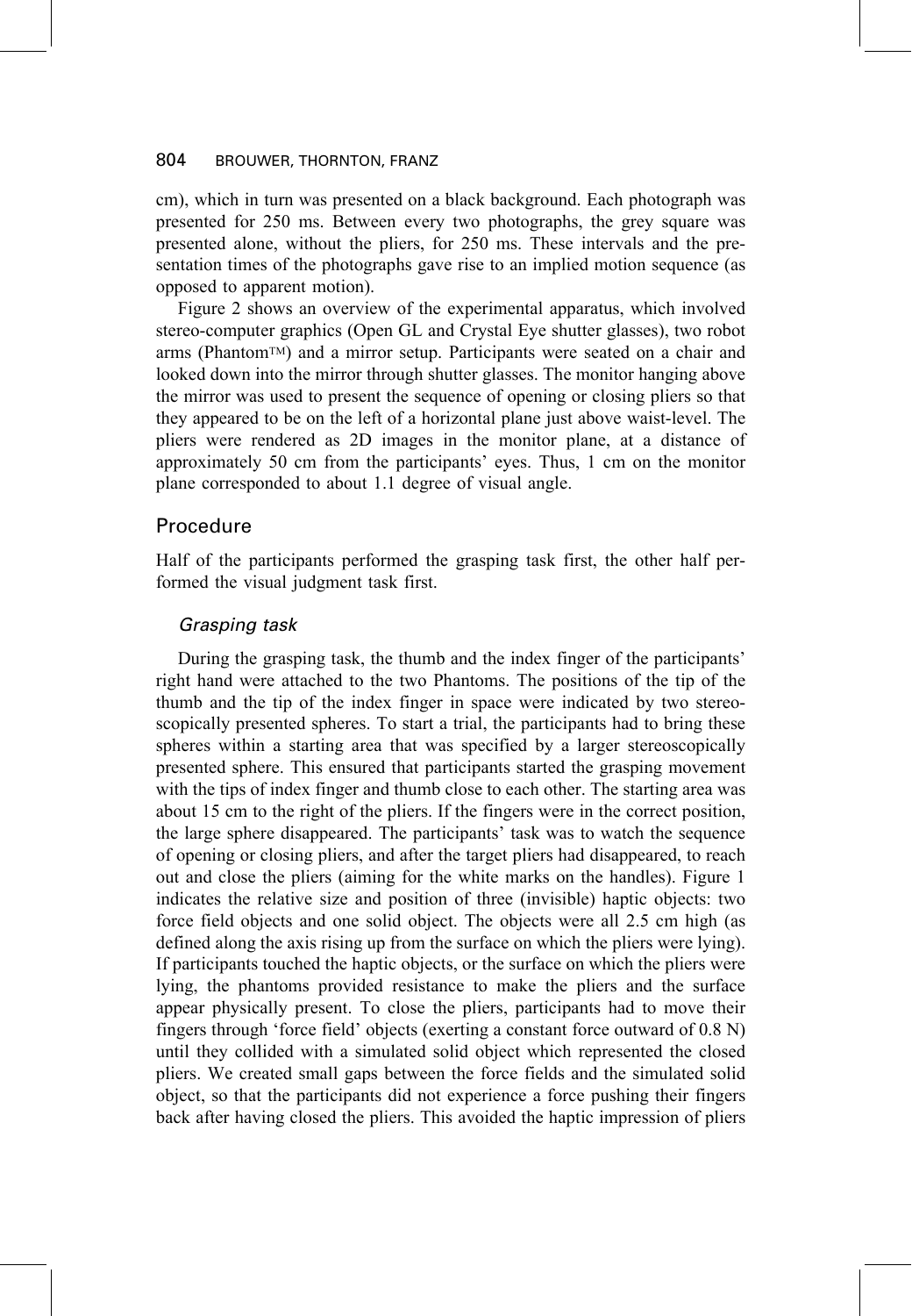

Figure 2. Overview of the experimental setup. The Phantoms were only used in the grasping task.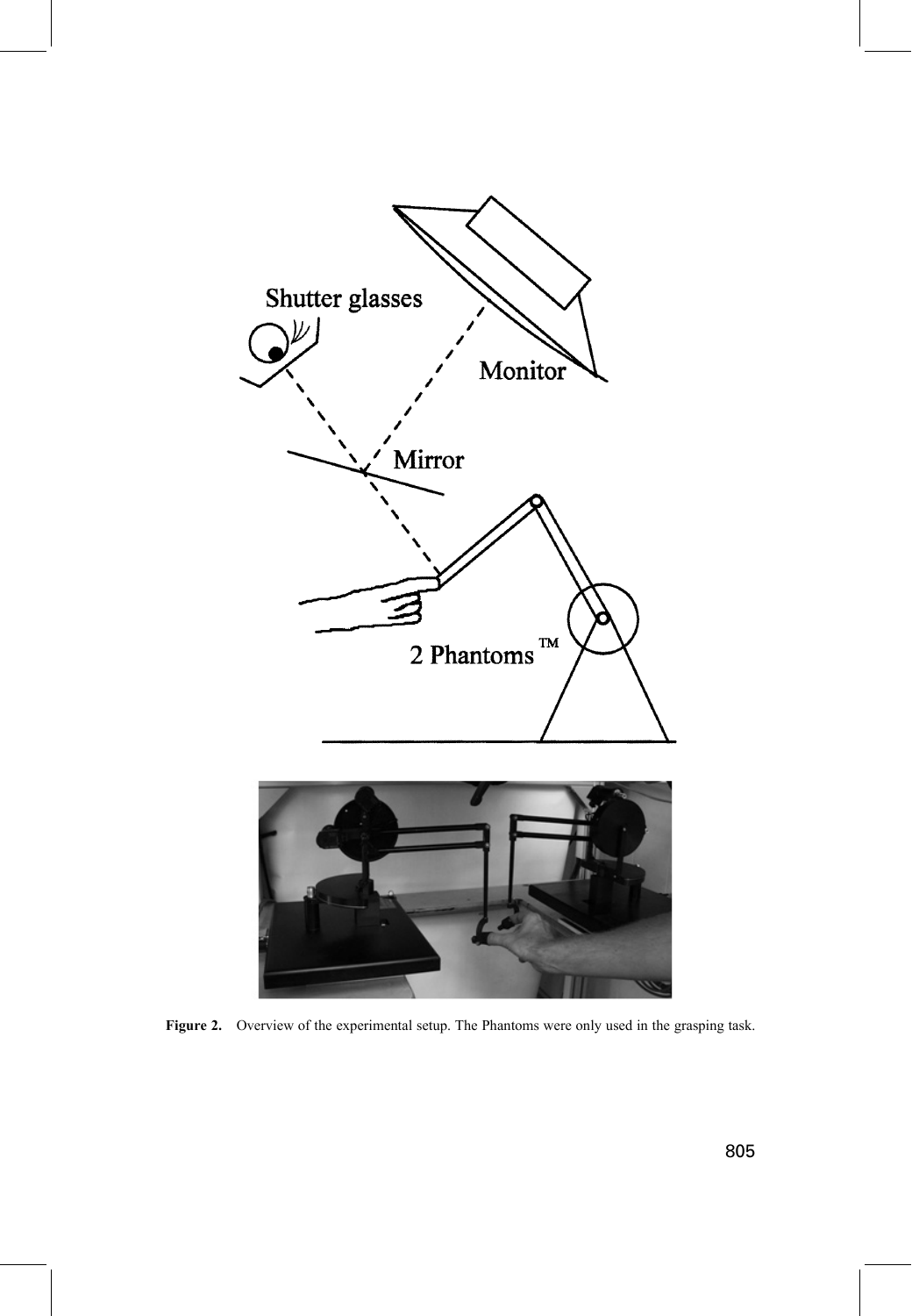that 'spring' open. For the experimental trials, the pliers were invisible during the whole time that the participant performed the reaching and closing action.

There were 2 (direction; opening or closing)  $\times$  2 (target width; 37 or 47 mm)  $=$  4 conditions. The trials were presented in two blocks with a break in between. In each block, every condition was repeated 20 times in random order (with a new random order for each new block). Every participant thus performed 160 grasping trials. Before the actual experiment started, the participants practised 12 trials in which the pliers always remained visible. After that, they practised an additional 16 trials which were exactly the same as in the actual experiment. In these trials, participants were only allowed to start moving their hand after the pliers had disappeared and only the grey square had remained. If participants started moving away from the starting area before the pliers had disappeared, they received a warning that they started too early and the trial was repeated later. If the participants did not close the pliers within 3 seconds of the pliers' vanishing, they were warned that they were too late and the trial was repeated later. A successful closing was indicated by the short reappearance of the (now closed) pliers.

### Visual task

Visual performance was measured using the traditional forward displacement comparison task. The visual stimuli were exactly the same as in the grasping task, except for that a pair of comparison pliers was shown after the three inducing pliers. Between the third pliers and the comparison, the empty grey background was presented again for 250 ms. The comparison pliers could either be the same as the target pliers, or they could be one to four steps more closed or one to four steps more open. One step corresponds to about 2.5 mm difference in opening width as measured between the tips of the handles. We asked the participants to watch the sequence, and to indicate whether the opening width of the third (target) pliers was equal or not to the fourth (comparison) pliers by pressing the appropriate button on a keyboard which they had on their lap. It was explained that the percentage of 'equal' and 'not equal' responses needed not be the same (in fact, the comparison was equal to the target pliers in 11% of the trials). The comparison pliers remained visible until the participant responded or until the comparison pliers had been presented for 3 seconds. In the latter case, the message 'too late' appeared and the trial was repeated later.

There were 2 (direction; opening or closing)  $\times$  2 (target width; 37 or 47 mm)  $\times$  9 (comparison; one to four steps more closed than the target, one to four steps more open or equal) =  $36$  conditions. The trials were presented in two blocks with a break in between. In each block, every condition was repeated 5 times in random order (with a new random order for each new block). Every participant thus performed 360 visual trials. Before the actual experiment started, the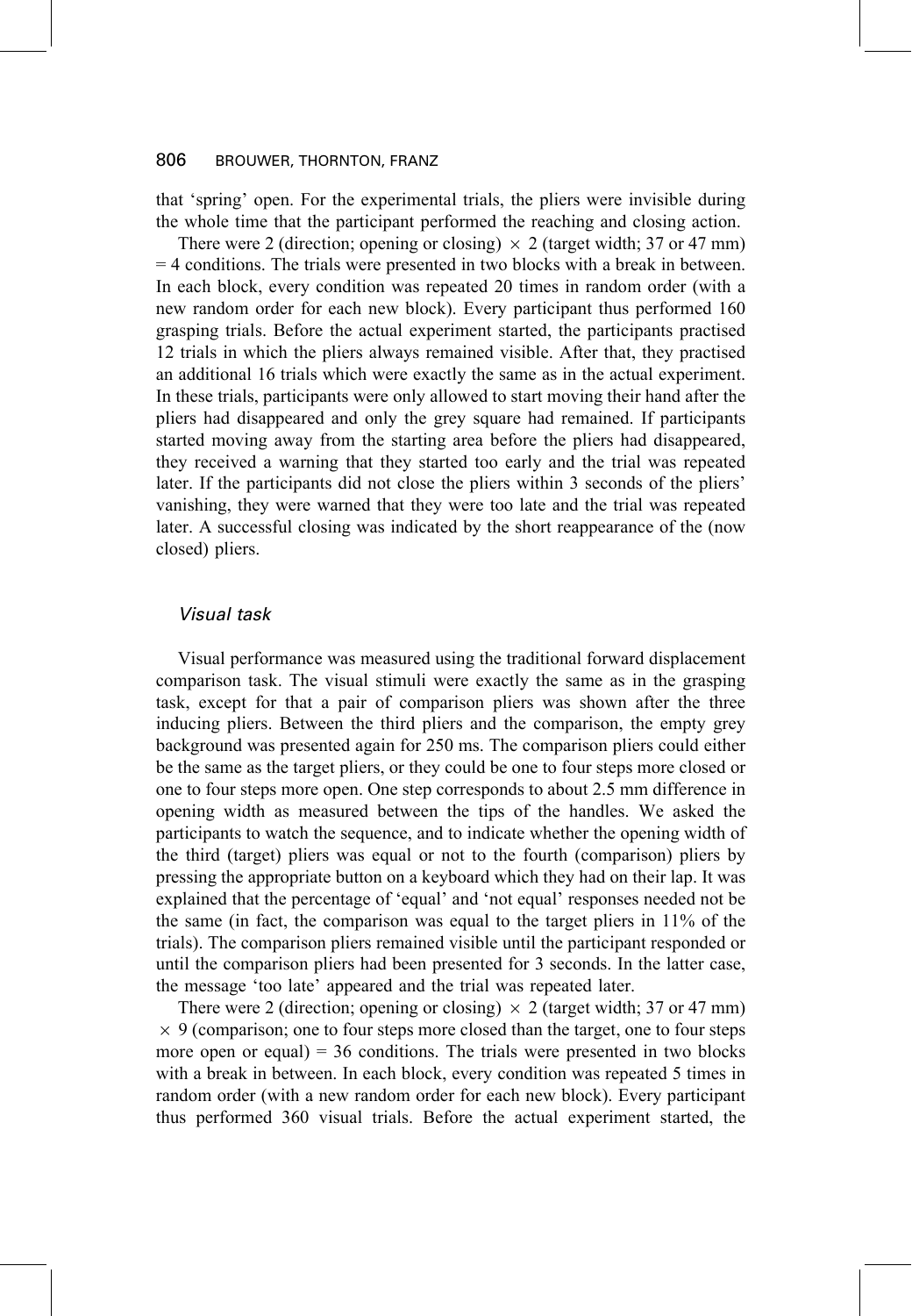### 807 FORWARD DISPLACEMENT IN GRASPING

participants practiced two blocks of 16 trials each. The participants did not receive feedback, either during the practice or during the experiment.

# Participants

Fourteen right-handed participants performed the tasks. Their ages varied from 20 to 40 years, with a mean of 27. They were paid for their participation.

# **RESULTS**

# Analysis

### Grasping task

For each grasping trial, we calculated the maximum distance between thumb and index finger. We used a repeated measures ANOVA with direction and target width as within subject factors, and task order (whether the visual task or the grasping was performed first) as a between subject factor. Forward displacement would be consistent with a larger maximum grip aperture when opening pliers are grasped than when closing pliers are grasped.

### **Visual task**

To estimate the remembered opening width of the target pliers in the visual judgment task, we computed the 'remembered width'. This was the weighted mean (Faust, 1990; Hayes, 1997) for every participant for each of the four (two directions and two target widths) conditions. It was computed by the following formula:

Remembered width 
$$
=\sum_{i=1}^{n} c_i * w_i
$$

with n = the number of comparison stimuli,  $w_i$  = the width of comparison i,  $c_i$  = the number of 'equal' responses to comparison i, and  $c_{total}$  = the total number of 'equal' responses. Thus, for each condition, we summed the products of the proportion 'equal' responses and the width of the comparison pliers, and subsequently divided this by the summed proportions of 'equal' responses in that particular condition. We performed a repeated measures ANOVA on these remembered widths with direction and target width as within subject factors and task order as a between subject factor. Forward displacement would be consistent with a larger remembered width for opening than for closing pliers. In order to see whether the remembered width differed from the actual target width, we performed one-sample *t*-test on the average remembered width minus the target width for each participant.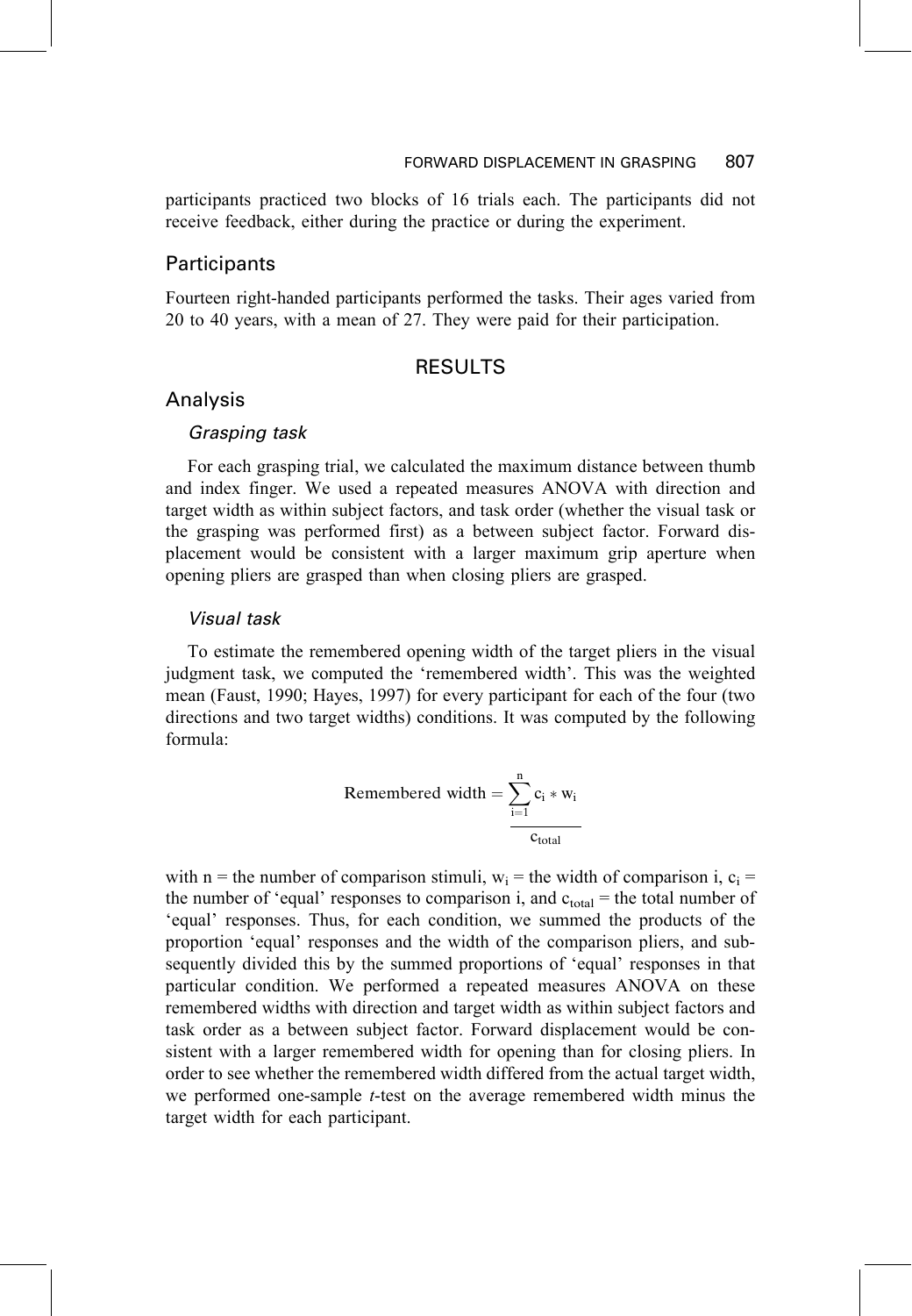We took .05 as the level of significance. All effects with a  $p < .10$  will be mentioned. Mean values of the dependent variables will be presented as  $\pm$  the standard error of the mean (SEM).

### Grasping task

The average maximum grip aperture was  $93 \pm 3.82$  mm. The participants' averages ranged between 67 mm and 117 mm.

Figure 3A shows the maximum grip aperture for each target width and direction. There was a main effect of target width on maximum grip aperture,  $F(1, 12) = 46.54$ ,  $p < .01$ . Participants opened their fingers on average 3.15  $\pm$ 0.47 mm wider when they grasped pliers with a target width of 47 mm than pliers with a target width of 37 mm. This corresponds to a slope of  $0.315 \pm 0.047$ for the linear fit which relates maximum grip aperture to object size. In other grasping studies, in which physical objects are grasped, this slope is usually larger (on average 0.8; Smeets & Brenner, 1999). Our small slope is probably due to participants' uncertainty about the object's size and distance as there is less information available about these properties in grasping with robot arms in a virtual environment, compared to grasping physical objects in a natural environment. There may also be a difference between grasping rigid objects (other studies) and grasping force fields (our study).

The maximum grip aperture also depended on direction of change,  $F(1, 12)$  = 7.13,  $p = .02$ . Figure 3B plots the direction effect  $\pm$  SEM for each target width. The direction effect is computed by subtracting the maximum grip aperture for closing pliers from the maximum grip aperture for opening pliers (so that a positive value reflects forward displacement). On average, participants opened their fingers  $1.32 \pm 0.47$  mm wider when the pliers had been opening than when they had been closing. Thus, we found forward displacement in grasping.

Note that for grasping, we cannot say anything about the absolute width subjects were aiming for, or what the 'correct' maximum grip aperture should have been. However, we can estimate how much larger the width was that they were aiming for when the pliers had been opening compared to when they had been closing. This is not just the direction effect of 1.32 mm; we have to relate the direction effect to the effect that an actual width difference has on maximum grip aperture. As mentioned before, a 10 mm larger target width causes the subjects to open their fingers on average 3.15 mm wider (the effect of target width). As maximum grip aperture scales linearly with object size, a difference in maximum grip aperture of 1.32 mm is thus equivalent to the effect of an actual width difference of  $1.32 / 0.315 = 4.18$  mm (i.e., the direction effect divided by the slope that relates maximum grip aperture to target width). In this way, we correct the direction effect for the effect of physical width on maximum grip aperture. We express it as the physical width difference that would have caused the same difference in maximum grip aperture as the observed direction effect.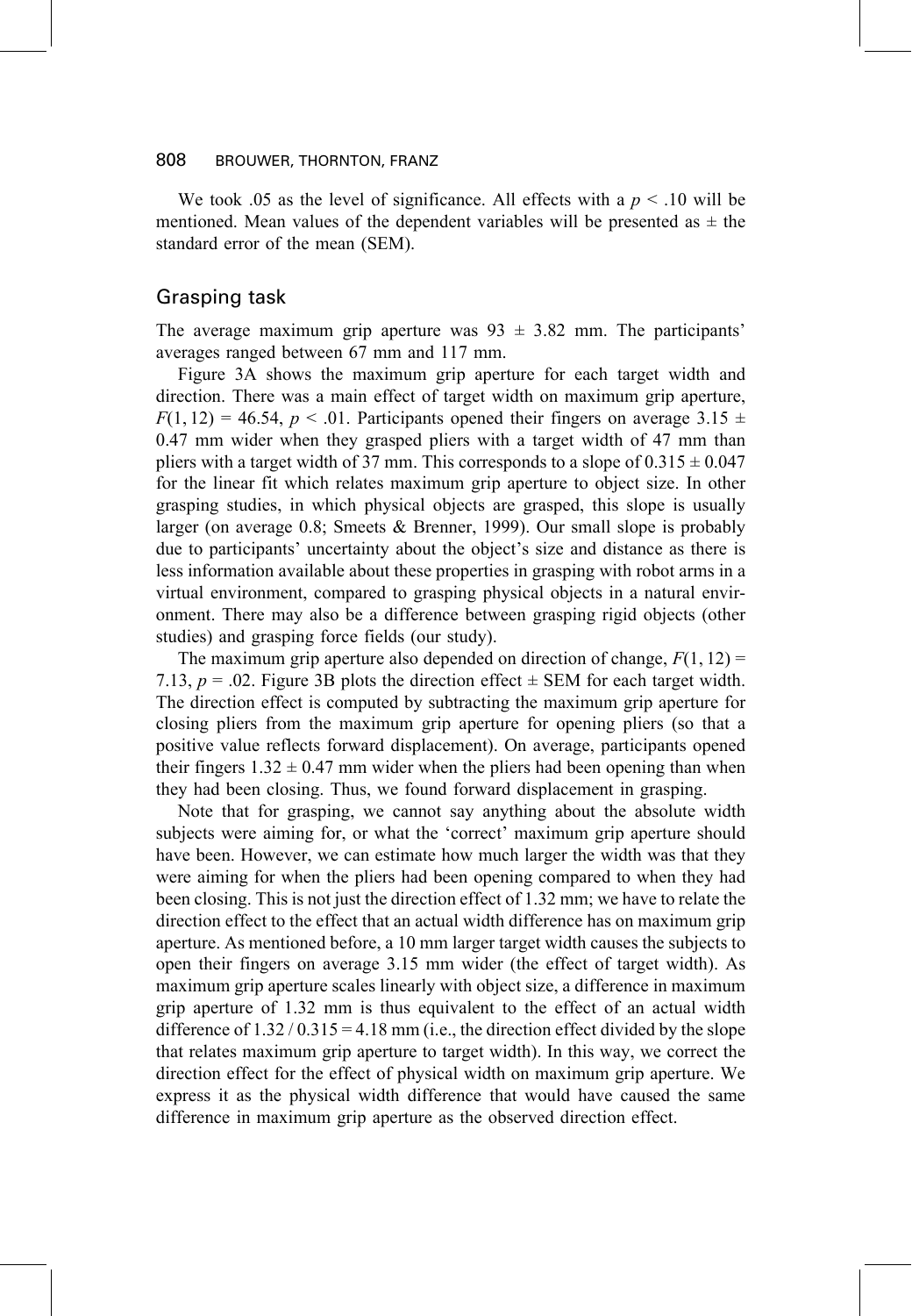It is not trivial to estimate the reliability of this corrected direction effect. In order to do this, we have to take the variability of both the measured direction effect and the measured slope into account. Recently, Franz (2005, see also Franz, Fahle, Bülthoff, & Gegenfurtner, 2001b) described a statistical method, based on Fieller's theorem (Fieller, 1932, 1954), especially for handling this problem. It assumes that the subjects' size effects and direction effects are normally distributed. Using this method, we estimated the 95% confidence limits of the corrected direction effect to be 0.81 and 9.47 mm (Figure 3E, left bar).

There were no effects of order (whether subjects performed the visual task first or the grasping) and no interactions between any of the independent variables on maximum grip aperture (all  $p > .10$ ).

### Visual task

Figure 3C shows the remembered width for each target width and direction of change. There was a clear effect of target width on remembered width,  $F(1, 12)$  $=$  3632.09,  $p \le 0.01$ . On average, participants remembered the target width of 47 mm as being  $10.02 \pm 0.16$  mm larger than the target width of 37 mm. This corresponds to a slope of  $1.002 \pm 0.016$  for the linear fit which relates remembered width to object width.

Forward displacement would be consistent with a larger remembered target width when the pliers had been opening than when they had been closing. Although the remembered width tended to be  $0.39 \pm 0.32$  mm larger for opening pliers than for the closing pliers, the repeated measures ANOVA indicated that this was not significant no main effect of direction on remembered width,  $F(1, 12) = 2.74$ ,  $p = .12$ . Figure 3D shows the direction effect (the remembered width for opening pliers minus the remembered width for closing pliers) for the two target widths.

Analogous to the correction of the direction effect in the grasping data, we corrected the direction effect for the effect of physical width in the visual data. This was  $0.39 / 1.002 = 0.39$  mm with 95% confidence limits of  $-0.30$  and 1.06 mm (Figure 3E, right bar).

There was a significant interaction between direction and order on remembered width,  $F(1, 12) = 11.29$ ,  $p = .01$ . For participants who did the visual task first, the remembered width was on average  $1.18 \pm 0.25$  mm smaller for closing than for opening pliers, whereas for participants who did the grasping first, the remembered width was  $0.40 \pm 0.31$  mm larger for closing than for opening pliers. Thus, participants who performed the visual task first showed a stronger forward displacement than participants who did the grasping first. While this interaction could be an indication of an interesting interplay between perception and action, two other studies in our lab using very similar experimental designs failed to show such a dependency (Franz, Bülthoff, Fahle, & Thornton, 2001a;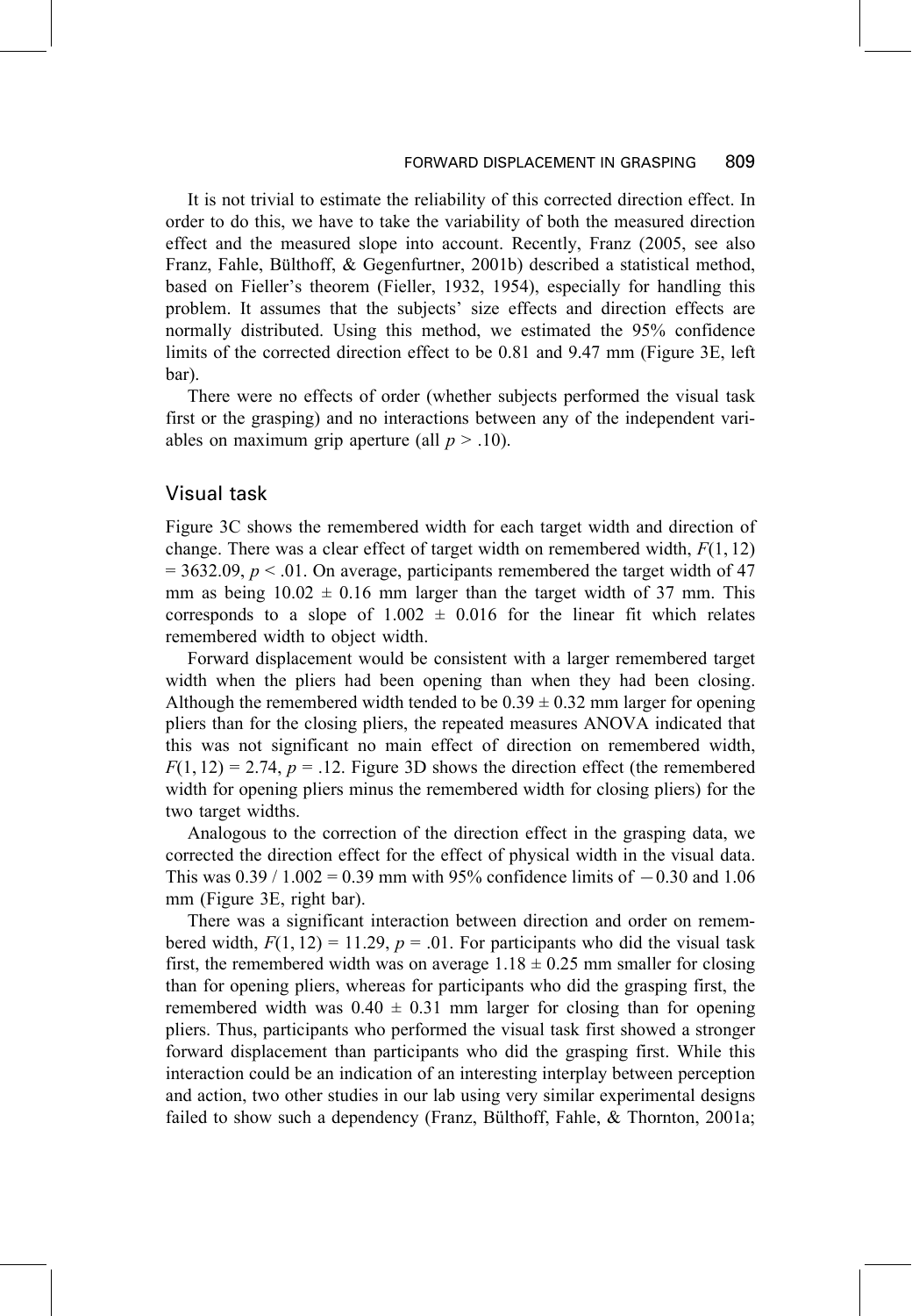

Figure 3. The main results for grasping (AB), the visual task (CD) and their comparison (E). Error bars represent the standard error of the mean (some of the error bars are smaller than the symbols) in Figure A through D. Error bars in Figure E represent the 95% confidence limits (not equal for upward and downward direction). A. Maximum grip aperture as a function of target width and direction. B. Direction effect (maximum grip aperture for opening pliers minus that for closing pliers) for each target width. C. Remembered target width as a function of target width and direction. D. Direction effect (remembered width for opening pliers minus that for closing pliers) for each target width. E. The corrected direction effects (across the two target sizes) for grasping and the visual task.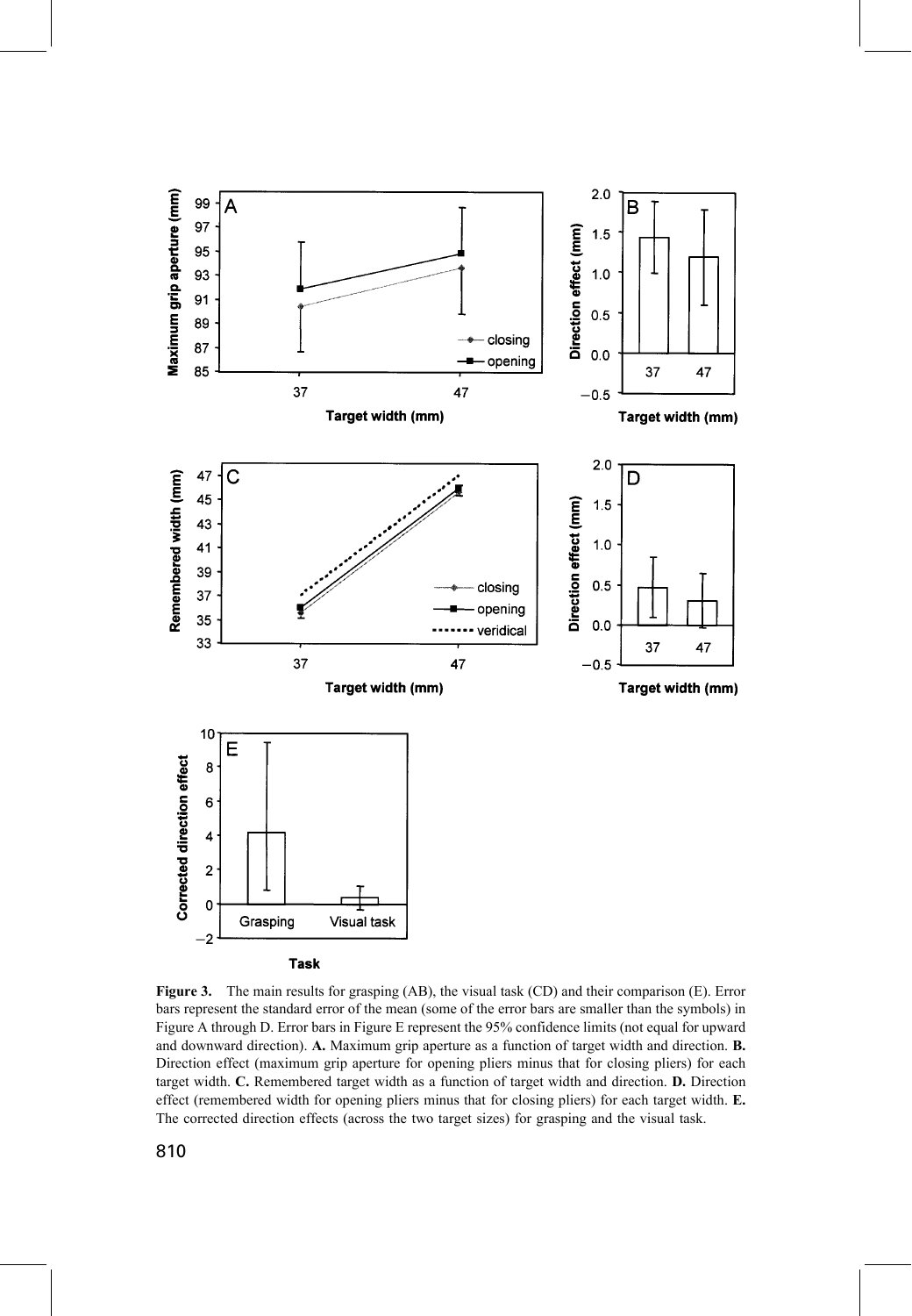Brouwer, Franz, & Thornton, 2004), suggesting instead that the current pattern of data simply reflects random group variability. In any event, the overall pattern of data showed no reliable influence of the implied history of the object on visual judgments.

In contrast to the grasping responses, we can compare the visual responses against the veridical. All data points in Figure 3C are below the dashed line that indicates veridical performance. This means that, although participants remembered the target width of the pliers correctly relative to one another (a slope close to 1), there was a bias of perceiving them as more closed than they actually were in all conditions. On average, the remembered width was 1.24  $\pm$  $0.21$  mm smaller than the actual width. A one sample *t*-test on remembered width minus physical target width indicated that this difference was significantly different from zero,  $t(13) = -5.94$ ,  $p < .01$ .

### Link between grasping and the visual task

If the same visual information or mechanism is used in both the grasping and the visual task, we would expect to see a correlation between the degree of forward displacement in the two tasks. Figure 4 plots for each participant the direction effect for the visual task (the difference between opening and closing in remembered width, plotted on the horizontal axis) and grasping (the difference between opening and closing in maximum grip aperture, plotted on the vertical



Figure 4. The effect of direction in grasping plotted against the effect of direction in the visual task. A positive value means that the effect is in the direction of anticipation. The open dots represent data of participants who did the visual task first and the filled dots represent data of participants who did the grasping task first.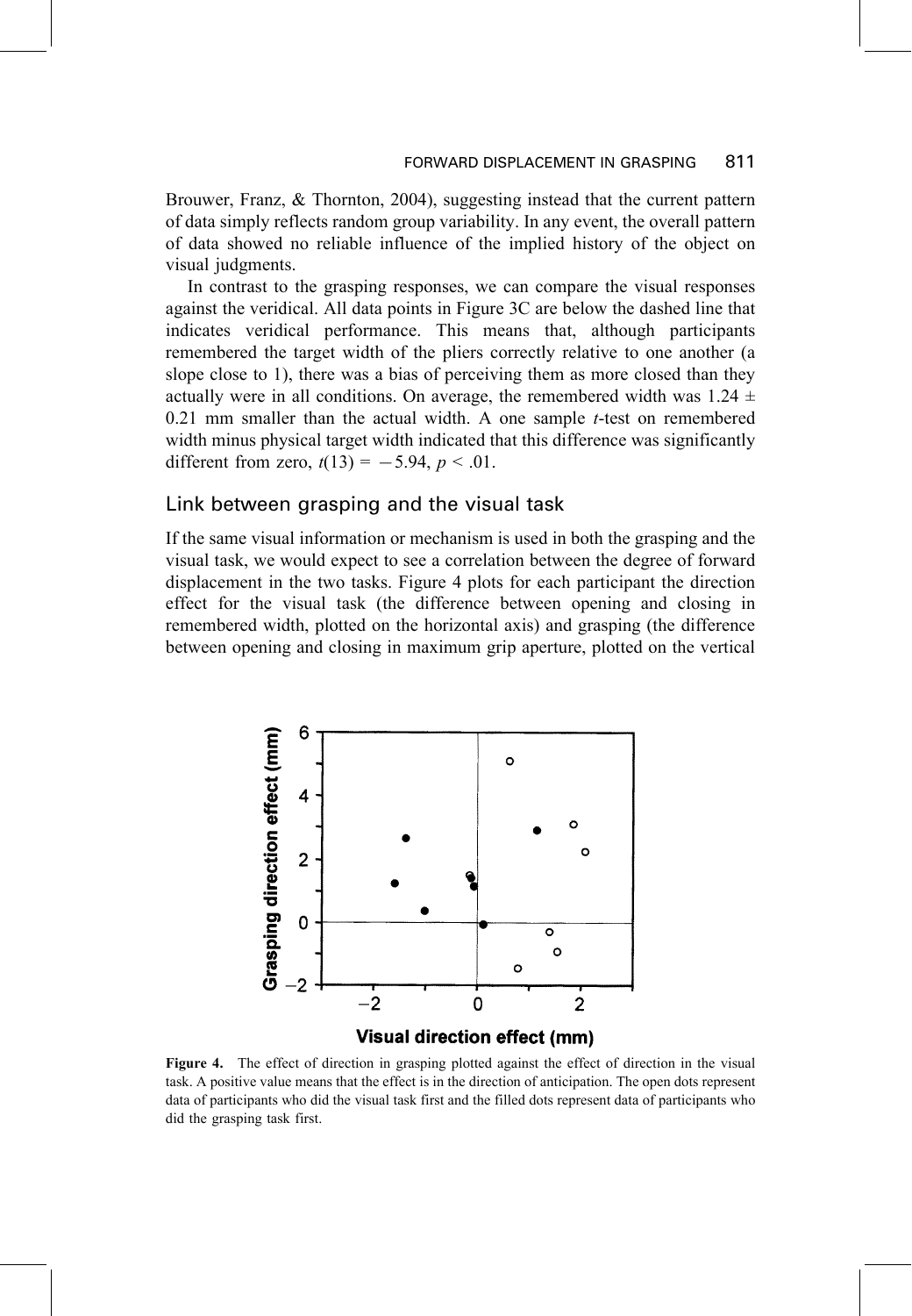axis). A positive value means that the remembered width, or the maximum grip aperture, is larger in the opening than in the closing condition (that is, forward displacement). Clearly, there is no correlation ( $R^2$  < .01).

# **DISCUSSION**

This study provides clear evidence that participants adapt their grasping movements to the visual history of an object. That is, although we asked participants to grasp the *third* stimulus, and even provided accurate haptic feedback, they still anticipated the implied opening or closing of the pliers, adjusting their maximum grip aperture accordingly. We have thus shown a grasping equivalent of the classic forward displacement in perception.

In contrast to grasping, the visual task did not show a clear effect of direction of motion. There have been a number of studies which also showed a lack of visual forward displacement. These involve objects changing brightness (Brehaut & Tipper, 1996), transformations involving natural facial expressions (Thornton & Freyd, 1998), growing and shrinking cubes (Franz et al., 2001a) and morphs between familiar and novel objects (Thornton, Vuong, Knappmeyer, & Bülthoff, 2002). A striking difference between the stimuli that induce forward displacement and those that do not is that the former all involve motion (in the sense of changing position) whereas the latter are better described as involving transformation. Our opening and closing pliers can also be considered as a more or less transforming object. In a more recent experiment (Brouwer, et al., 2004) we purposely manipulated whether a stimulus was interpreted as two separately translating spheres or a single transforming object. To obtain the transforming object, we connected the spheres by adding a bar, resulting in a pair of dumbbells. In line with our hypothesis, forward displacement was weaker for the transforming dumbbells than the translating spheres. Two other factors that additionally may have contributed to the lack of clear forward displacement in the current visual task are the fact that we used random rather than blocked presentations of transformation direction (opening and closing) and that the pliers were lying on a squared background which provided a structured background. These factors have both been shown to reduce forward displacement under some circumstances (Kerzel, 2002, and Gray & Thornton, 2001, respectively).

An effect that was more prominent in the visual task than forward displacement, was that the distance between the pliers' handles was remembered as smaller than it actually was (all data points below the dashed line in Figure 3C). Similar phenomena are well known in psychophysical research. If subjects are asked to match a comparison object to a target object presented in an illusory context, they generally do not only set the comparison object to be larger in size in the one illusory context compared to the other, but they also set the comparison object to be on average smaller in size than the target object (Franz et al.,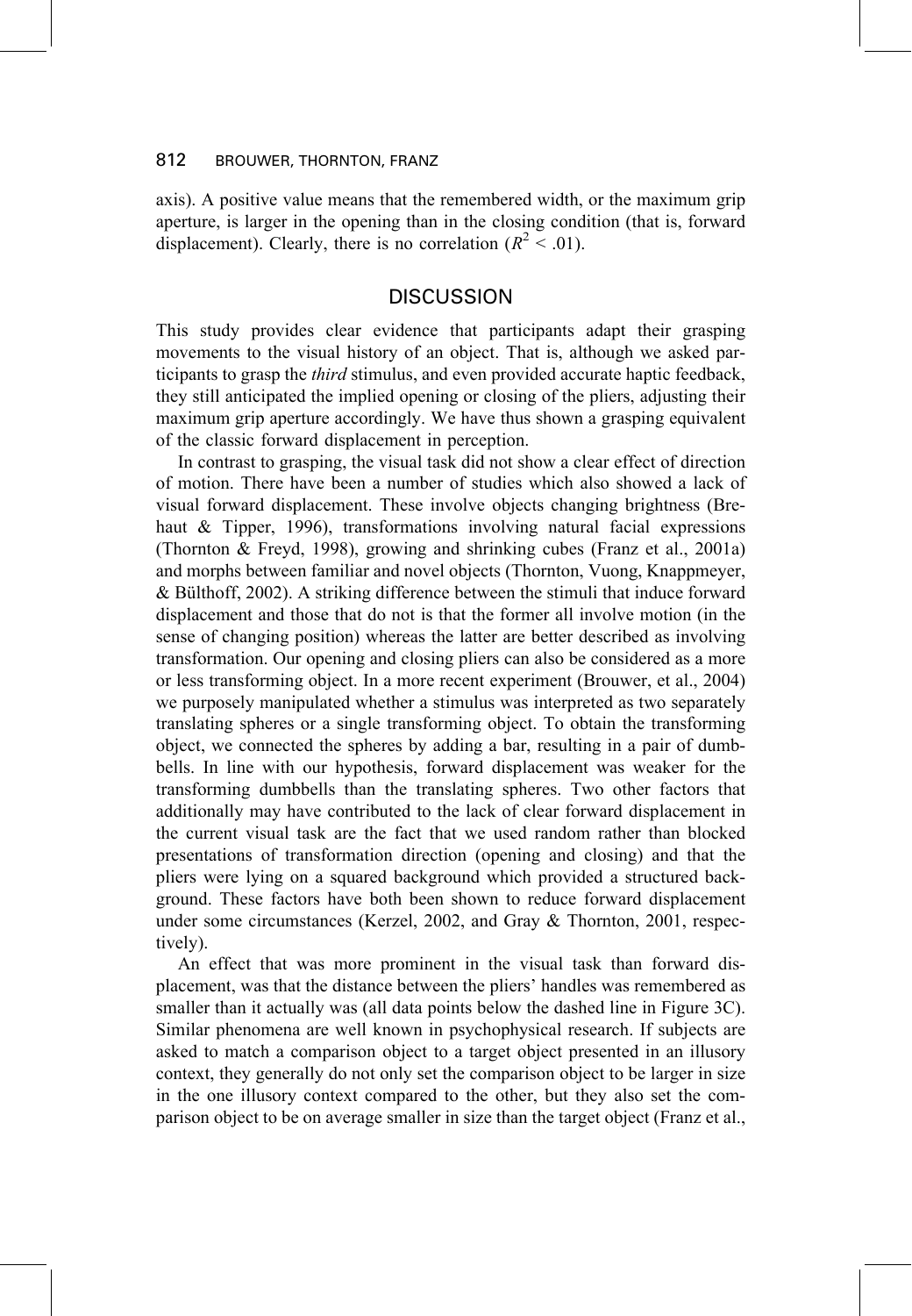#### FORWARD DISPLACEMENT IN GRASPING 813

2000; Franz et al., 2001b; Franz, Bülthoff, & Fahle, 2003; Jordan & Haleblian, 1988). Typically, the latter effect is interpreted as a constant bias which is independent of the illusion effect. Coren and Girgus (1978) followed Wuersten (1947) by calling this bias 'error of the standard'. A possibly related phenomenon is boundary extension (Intraub, 1997). Boundary extension refers to the tendency for subjects to remember a scene as if the limits of view have been extended outward. This is equivalent to remembering the objects in the scene as smaller, or being further away, than they actually were. The distance between the handles of our pliers may have been susceptible to boundary extension, especially considering that our stimuli were photographs of pliers lying on a surface (see Gottesman & Intraub, 2002). Consistent with this, Hubbard and Blessum (2001) found that angular shapes were remembered as being more closed than they actually were.

The pattern of visual data that we found could in principle be described as a forward displacement for the pliers that have been closing, and, for whatever reason, a backward displacement for the pliers that have been opening. However, considering the apparent prevalence of a lack of forward displacement and remembering a stimulus as smaller than it actually was, we think our findings are more elegantly described as a combination of these two effects. Our recent experiment with the spheres and dumbbells (Brouwer et al., 2004) provided more direct evidence for this. In this study, we not only presented spheres separated by a decreasing or increasing distance, but also static ones. Subjects judged the distance between the static spheres as shorter than it actually was, and the judged distance for the static stimulus was in between those for the increasing and decreasing distance. Similarly, Hubbard (1995b) found evidence for both an effect of forward displacement and boundary extension in judging the final distance of approaching, receding and static squares. Thus, also in the present study, an effect like boundary extension (which was strong) and forward displacement (which was weak), may have jointly determined the remembered percept.

Although forward displacement was unclear in the visual task, it was strong in grasping. By expressing the effect of direction on maximum grip aperture as the physical difference in width that would have caused the observed direction effect, we could more directly compare the size of the forward displacement between the visual and grasping task. Forward displacement in grasping appeared to be much stronger than in the visual task (although the 95% confidence intervals just overlapped, see Figure 3E). A stronger forward displacement for action than for perception is consistent with findings by Franz et al.  $(2001a)$ , Kerzel  $(2003)$  and Motes et al.  $(2005)$ . One explanation of different direction effects in the two tasks could be that anticipation is much more important if we perform an action on an object than if we only observe it, leading to a stronger forward displacement in grasping than in the visual task. Regardless of the specific reason for it, our findings argue against a simple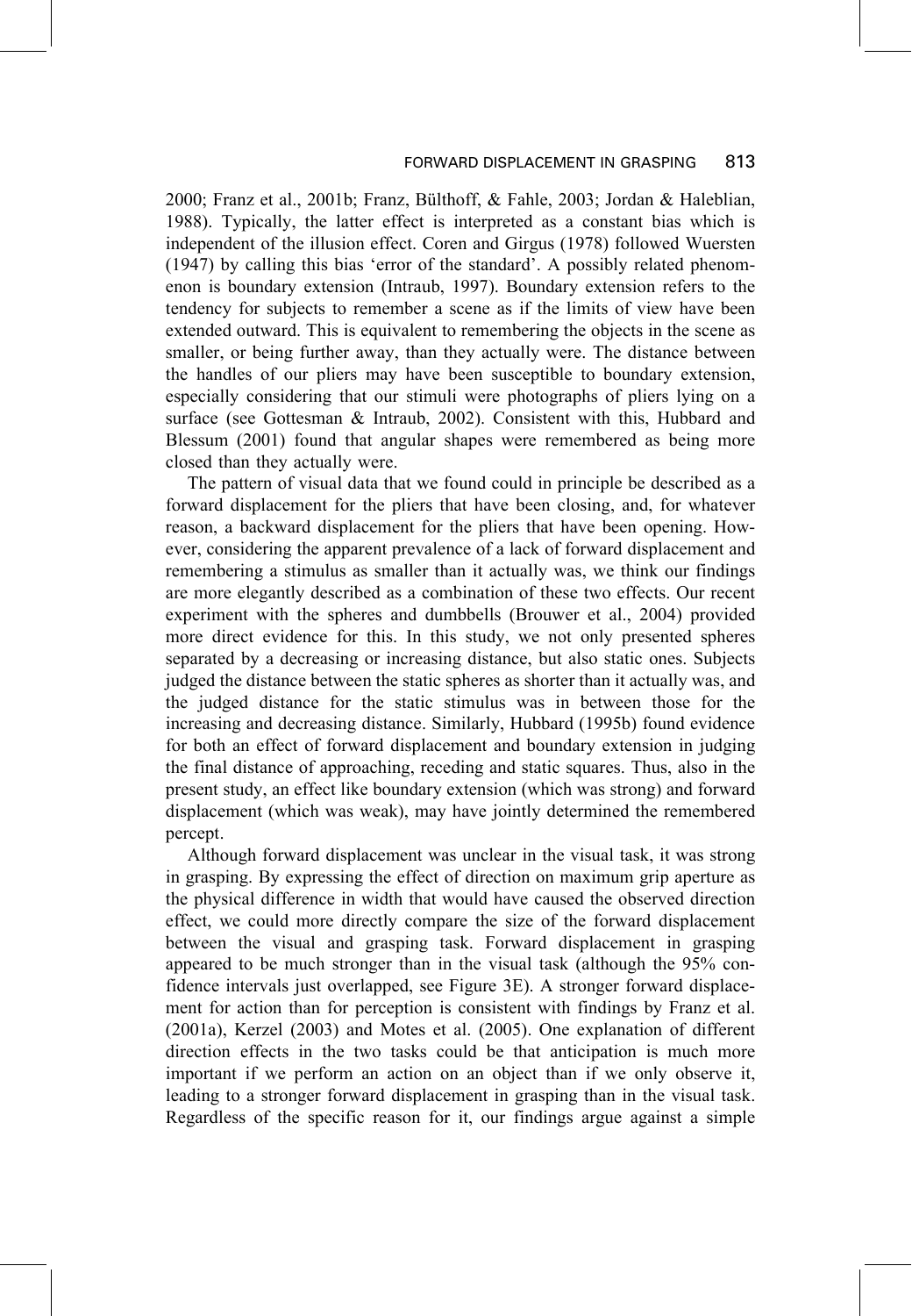model in which one form of anticipation, arising from a single, common source, serves both vision and action. Additional support for this is the lack of correlation between the two direction effects in the data of individual observers. In our other study (Brouwer et al., 2004), subjects not only judged but also grasped the dumbbells and spheres. Again, we found no correlation between the two direction effects. Additionally, the effect of the type of stimulus or stimulus change (translating spheres versus transforming dumbbells) was opposite in visually judging than in grasping; spheres giving rise to a stronger forward displacement than dumbbells in visually judging, whereas spheres gave rise to a weaker forward displacement than dumbbells in grasping. This is another kind of evidence arguing against the use of one mechanism or one source of information for anticipation in both vision and action.

In sum, the current study provides clear evidence that the direction of visually implied change affects grasping. The precise nature of this anticipation and its relationship with previously reported visual forward displacement remains the focus of future research.

## **REFERENCES**

- Aglioti, S., DeSouza, J. F. X., & Goodale, M. A. (1995). Size-contrast illusions deceive the eye but not the hand. Current Biology, 5, 679-685.
- Alberts, J. L., Saling, M., & Stelmach, G. E. (2002). Alterations in transport path differentially affect temporal and spatial movement parameters. Experimental Brain Research, 143, 417-425.
- Brehaut, J. C., & Tipper, S. P. (1996). Representational momentum and memory for luminance. Journal of Experimental Psychology: Human Perception and Performance, 22, 480-501.
- Brenner, E., & Smeets, J. B. J. (1996). Size illusion influences how we lift but not how we grasp an object. Experimental Brain Research, 111, 473-476.
- Brouwer, A., Franz, V. H., & Thornton (2004). Representational momentum in perception and grasping: Translating versus transforming objects. Journal of Vision, 4, 575–584.
- Brouwer, A., Middelburg, T., Brenner, E., & Smeets, J. B. J. (2003). Hitting moving targets: A dissociation between the use of a target's speed and the direction of motion. Experimental Brain Research, 152, 368-375.
- Chieffi, S., & Gentilucci, M. (1993). Coordination between the transport and the grasp components during prehension movements. Experimental Brain Research, 94, 471-477.
- Coren, S., & Girgus, J. S. (1978). Seeing is deceiving: The psychology of visual illusions. Hillsdale, NJ: Erlbaum.
- Faust, M. E. (1990). Representational momentum: A dual process perspective. Unpublished doctoral dissertation, University of Oregon, Eugene.
- Fieller, E. C. (1932). The distribution of the index in a normal bivariate population. *Biometrika*, 24,  $428 - 440.$
- Fieller, E. C. (1954). Some problems in interval estimation. Journal of the Royal Statistical Society  $(B)$ , 16, 175-185.
- Finke, R. A., & Shyi, G. C.-W. (1988). Mental extrapolation and representational momentum for complex implied motions. Journal of Experimental Psychology: Learning, Memory, and Cognition, 14, 112-120.
- Franz, V. H. (2005). Confidence limits for ratios. Manuscript submitted for publication.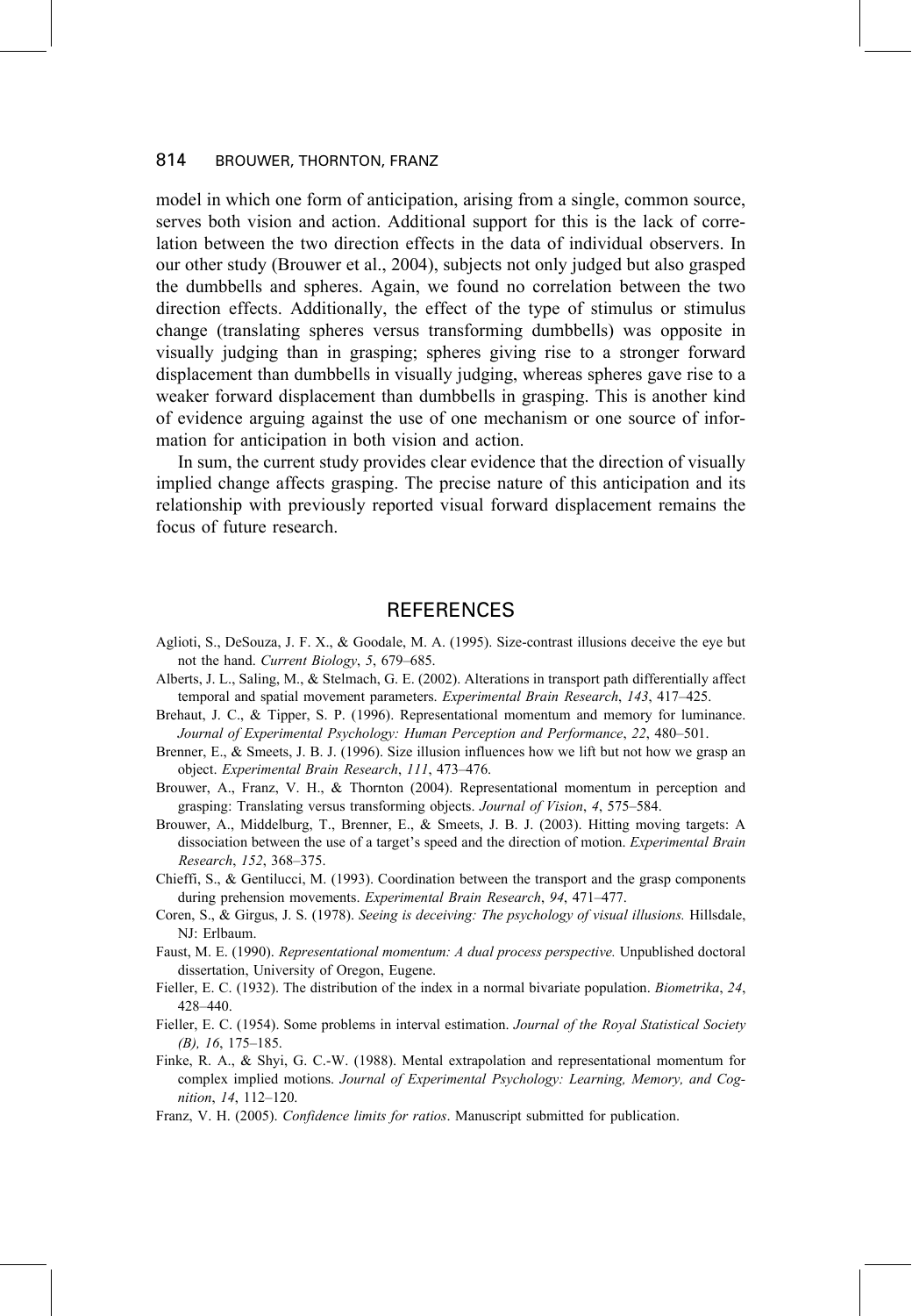- Franz, V. H., Bülthoff, H. H., & Fahle, M. (2003). Grasp effects of the Ebbinghaus illusion: Obstacleavoidance is not the explanation. Experimental Brain Research, 149, 470-477.
- Franz, V. H., Bülthoff, H. H., Fahle, M., & Thornton, I. M. (2001a). Grasping and representational momentum. Perception, ECVP01 supplement, 87b.
- Franz, V. H., Fahle, M., Bülthoff, H. H., & Gegenfurtner, K. R. (2001b). Effects of visual illusions on grasping. Journal of Experimental Psychology: Human Perception and Performance, 27, 1124-1144.
- Franz, V. H., Gegenfurtner, K. R., Bülthoff, H. H., & Fahle, M. (2000). Grasping visual illusions: No evidence for a dissociation between perception and action. *Psychological Science*, 11, 20–25.
- Freyd, J. J. (1983). The mental representation of movement when static stimuli are viewed. Perception and Psychophysics, 33, 575-581.
- Freyd, J. J., & Finke, R. A. (1984). Representational momentum. Journal of Experimental Psychology: Learning, Memory, and Cognition, 10, 126–132.
- Glover, S., & Dixon, P. (2002). Dynamic effects of the Ebbinghaus illusion in grasping: Support for a planning/control model of action. Perception & Psychophysics, 64, 266-278.
- Goodale, M. A., Jakobson, L. S., & Keillor, J. M. (1994). Differences in the visual control of pantomimed and natural grasping movements. Neuropsychologia, 32, 1159-1178.
- Gottesman, C. V., & Intraub, H. (2002). Surface construal and the mental representation of scenes. Journal of Experimental Psychology: Human Perception and Performance, 28, 589–599.
- Gray, R., & Thornton, I. M. (2001). Exploring the link between time to collision and representational momentum. Perception, 30, 1007-1022.
- Hayes, A. E. (1997). Representational momentum under conditions of divided attention. Unpublished doctoral dissertation, University of Oregon, Eugene.
- Hubbard, T. L. (1990). Cognitive representation of linear motion: Possible direction and gravity effects in judged displacement. Memory and Cognition, 18, 299–309.
- Hubbard, T. L. (1995a). Cognitive representation of motion: Evidence for representational friction and gravity analogues. Journal of Experimental Psychology: Learning, Memory, and Cognition,  $21, 1-14.$
- Hubbard, T. L. (1995b). Displacement in depth: Representational momentum and boundary extension. Psychological Research, 59, 33-47.
- Hubbard, T. L. (1995c). Environmental invariants in the representation of motion: Implied dynamics and representational momentum, gravity, friction, and centripetal force. Psychonomic Bulletin  $\&$ Review, 2, 322-338.
- Hubbard, T. L. (1998). Representational momentum and other displacements in memory as evidence for nonconscious knowledge of physical principles. In S. R. Hameroff, A. W. Kaszniak, & A. C. Scott (Eds.), Toward a science of consciousness II: The second Tuscon discussion and debates (pp. 505-512). Cambridge, MA: MIT Press.
- Hubbard, T. L., & Bharucha, J. J. (1988). Judged displacement in apparent vertical and horizontal motion. Perception and Psychophysics, 44, 211-221.
- Hubbard, T. L., & Blessum, J. A. (2001). A structural dynamic of form: Displacements in memory for the size of an angle. *Visual Cognition*, 8, 725–749.
- Intraub, H. (1997). The representation of visual scenes. *Trends in Cognitive Science*, 1, 217–222.
- Jakobson, L. S., & Goodale, M. A. (1991). Factors affecting higher-order movement planning: A kinematic analysis of human prehension. Experimental Brain Research, 86, 199–208.
- Jeannerod, M. (1981). Intersegmental coordination during reaching at natural visual objects. In J. Long & A. Baddeley (Eds.), Attention and performance (pp. 153-168). Hillsdale, NJ: Erlbaum.
- Jeannerod, M. (1984). The timing of natural prehension movements. Journal of Motor Behavior, 16,  $235 - 254$ .
- Jordan, K. & Haleblian, J. (1988). Orientation specificity of length and assimilation contrast. Perception and Psychophysics, 43, 446-456.